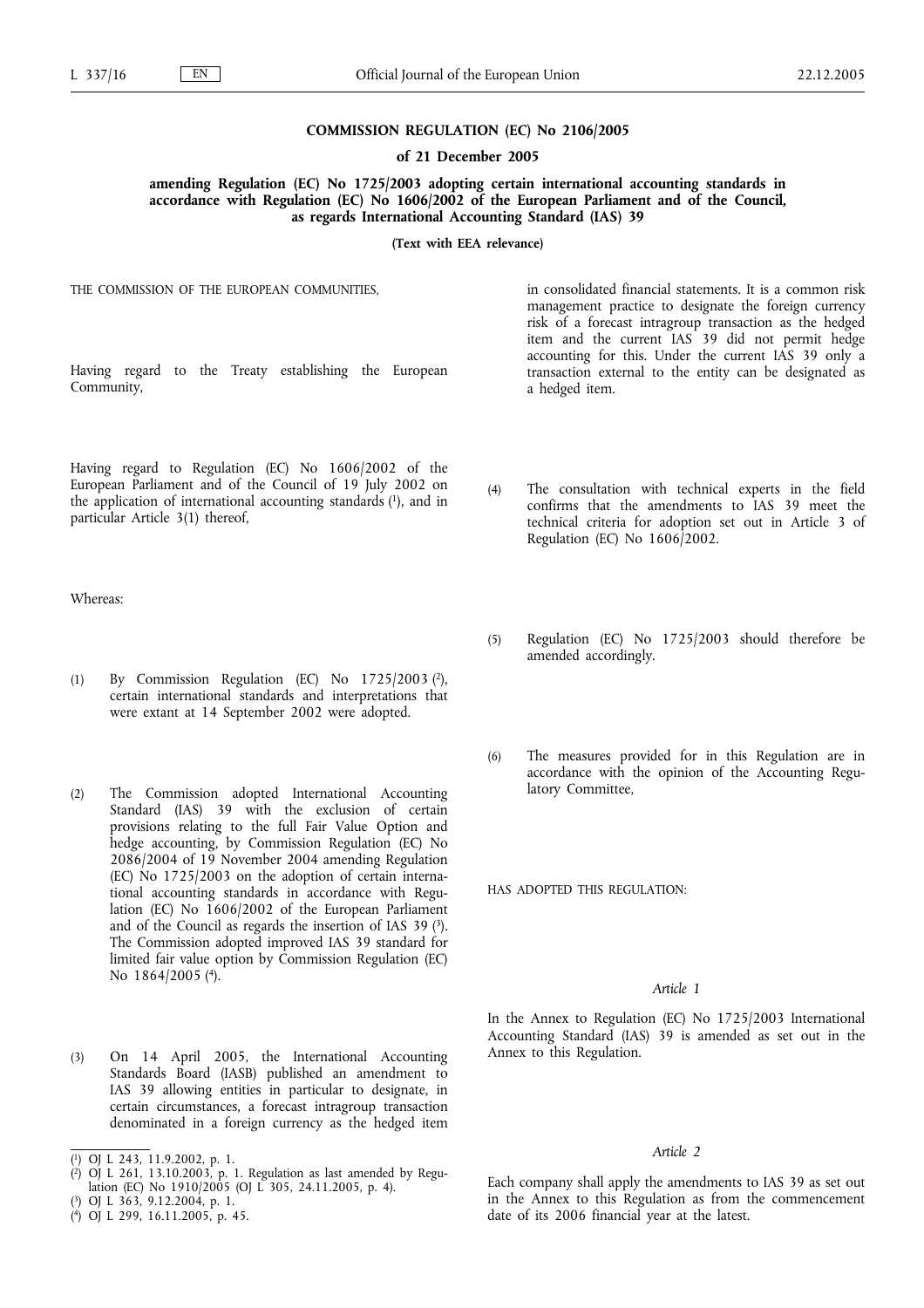# *Article 3*

This Regulation shall enter into force on the third day following its publication in the *Official Journal of the European Union*.

This Regulation shall be binding in its entirety and directly applicable in all Member States.

Done at Brussels, 21 December 2005.

*For the Commission* Charlie McCREEVY *Member of the Commission*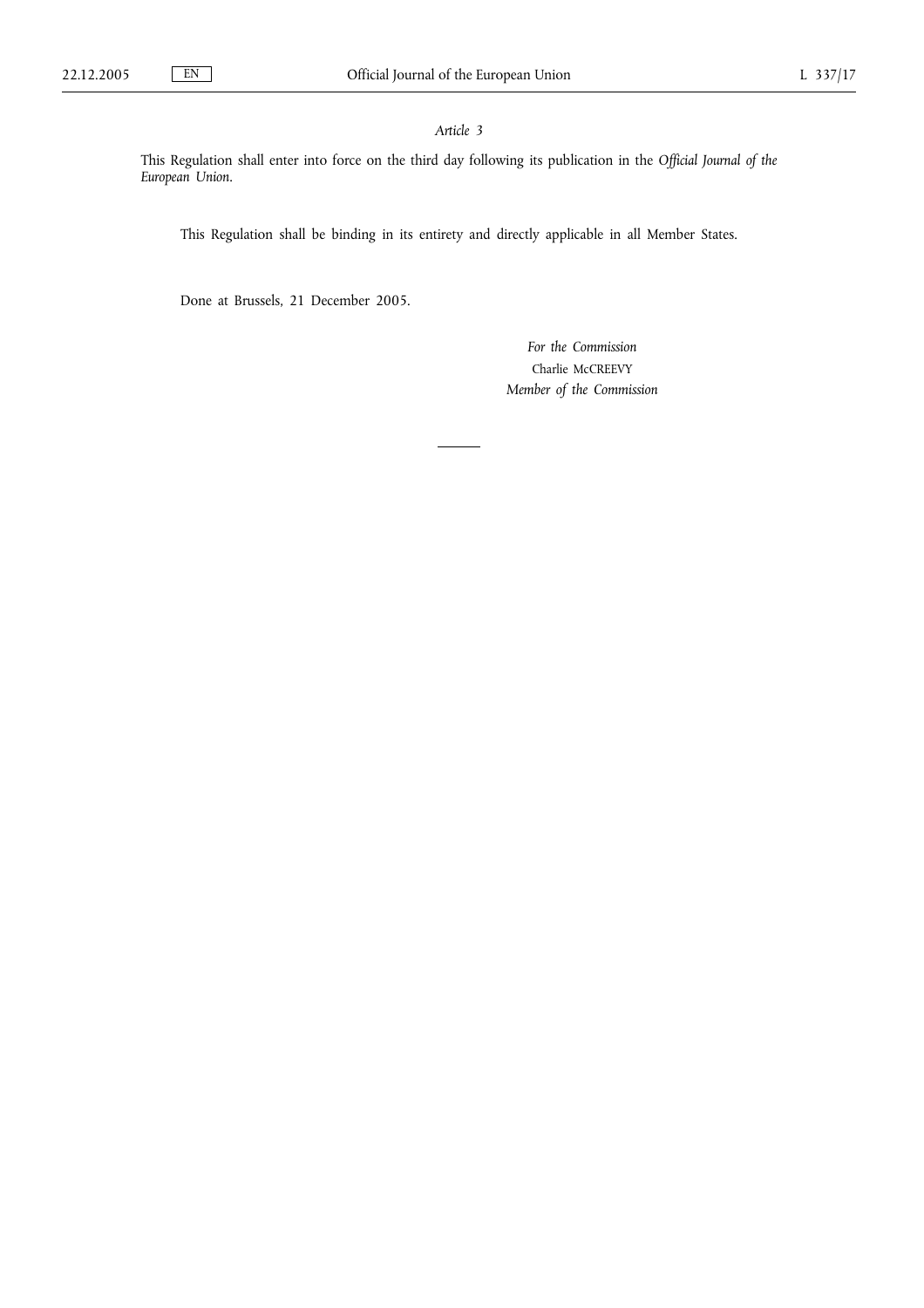### *ANNEX*

International Accounting Standard (IAS) 39 is amended as follows:

#### INTERNATIONAL ACCOUNTING STANDARDS

| <b>IAS No</b> | Title                                              |
|---------------|----------------------------------------------------|
| IAS 39        | Financial Instruments: Recognition and measurement |

**Reproduction allowed within the European Economic Area. All existing rights reserved outside the EEA, with the exception of the right to reproduce for the purposes of personal use or other fair dealing. Further information can be obtained from the IASB at www.iasb.org**

- 1. Paragraph 80 is replaced by the following:
	- '80. For hedge accounting purposes, only assets, liabilities, firm commitments or highly probable forecast transactions that involve a party external to the entity can be designated as hedged items. It follows that hedge accounting can be applied to transactions between entities or segments in the same group only in the individual or separate financial statements of those entities or segments and not in the consolidated financial statements of the group. As an exception, the foreign currency risk of an intragroup monetary item (e.g. a payable/receivable between two subsidiaries) may qualify as a hedged item in the consolidated financial statements if it results in an exposure to foreign exchange rate gains or losses that are not fully eliminated on consolidation in accordance with IAS 21 "The Effects of Changes in Foreign Exchange Rates". In accordance with IAS 21, foreign exchange rate gains and losses on intragroup monetary items are not fully eliminated on consolidation when the intragroup monetary item is transacted between two group entities that have different functional currencies. In addition, the foreign currency risk of a highly probable forecast intragroup transaction may qualify as a hedged item in consolidated financial statements provided that the transaction is denominated in a currency other than the functional currency of the entity entering into that transaction and the foreign currency risk will affect consolidated profit or loss.'
- 2. The following paragraphs 108A and 108B are inserted:
	- '108A. An entity shall apply the last sentence of paragraph 80, and paragraphs AG99A and AG99B, for annual periods beginning on or after 1 January 2006. Earlier application is encouraged. If an entity has designated as the hedged item an external forecast transaction that
		- (a) is denominated in the functional currency of the entity entering into the transaction,
		- (b) gives rise to an exposure that will have an effect on consolidated profit or loss (ie is denominated in a currency other than the group's presentation currency), and
		- (c) would have qualified for hedge accounting had it not been denominated in the functional currency of the entity entering into it,

it may apply hedge accounting in the consolidated financial statements in the period(s) before the date of application of the last sentence of paragraph 80, and paragraphs AG99A and AG99B.

108B. An entity need not apply paragraph AG99B to comparative information relating to periods before the date of application of the last sentence of paragraph 80 and paragraph AG99A.'